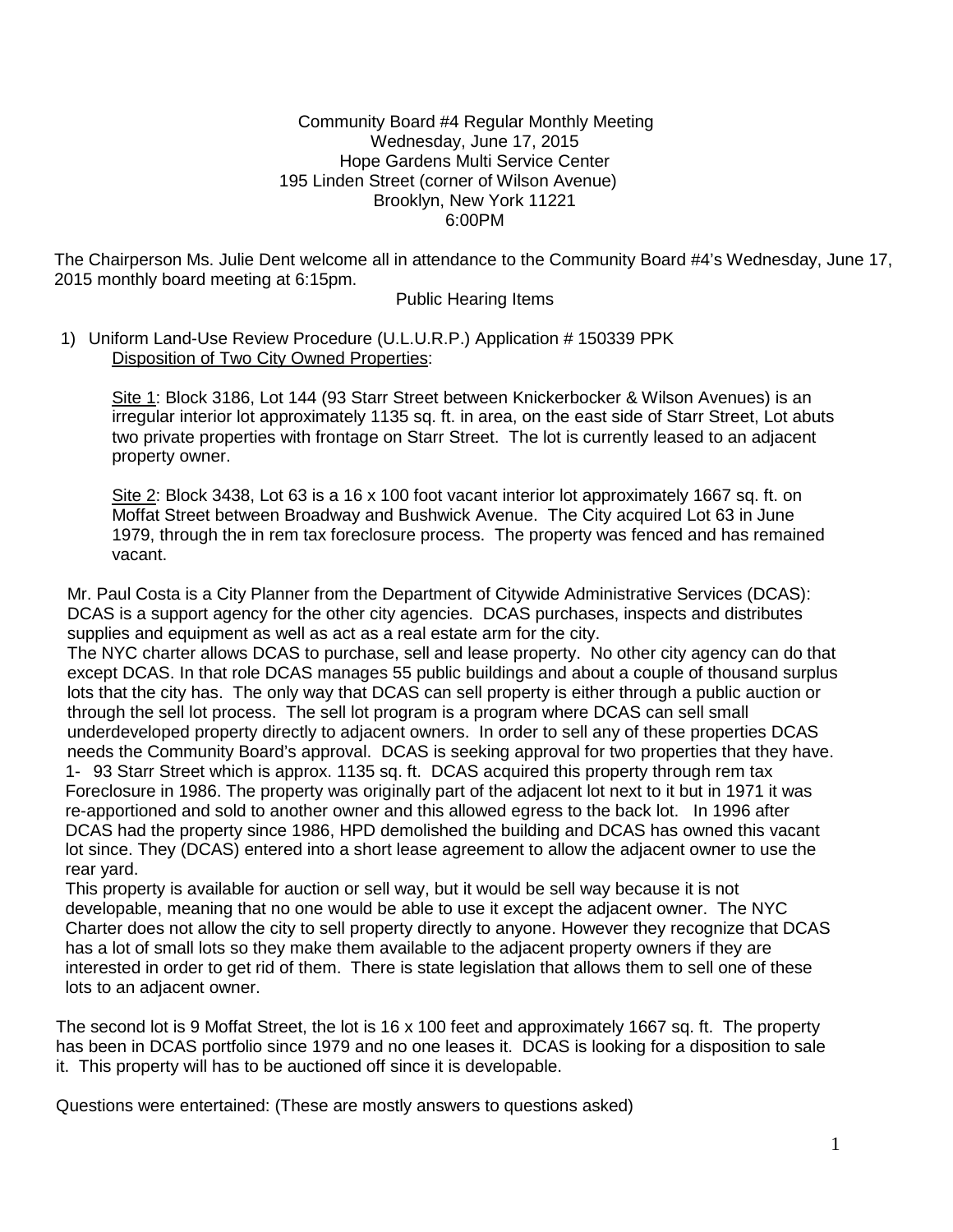Ms. Martha Brown: Is the lot being sold by sq. foot or by the lot itself?

Mr. Costa: At the auction it is sold by the best use. An appraisal is obtained first and the property is then sold at market value.

For the sell away program the lot can only be offered to owners who has property adjacent to the lot being sold.

If the adjacent owners are not interested in purchasing the lot then DCAS would keep the lot and it will stay in their portfolio.

The lot is developable in a since that you can build something there, however because of the size of the lot it is governed by small lot zoning, so only two units would be allowed there.

Ms. M. Brown: If the lot is sold to an adjacent owner, does the city make an agreement with him stating that he cannot sale the lot (Moffat Street) to a bigger developer?

Mr. Costa: This is called the AEE Restriction where the adjacent owner would be only allowed to use the property for himself. This type of restrictions has been used in the past and there have been owners who have come back to us and asked us to remove the restriction because they cannot use the property anymore. We do not like to put these restrictions on properties because it limits what can be done, we rather just sell the property as is.

District Manager, Ms. Whitted: As a community we are looking out for our future collectively and affordability. As of now 93 Starr Street has a R6 zoning, which would allow the owner to build a tall building there. We must work together to make sure that the zoning is changed, then if someone decides to build with a certain height then we can probably get some restrictions, in terms of affordability.

Ms. Paula Siegel runs a small agency that help people access vacant land to use for a community garden stated that 9 Moffat Street is presently being use informally as a Community Garden. She wanted to know if the Parks Dept. would know if the lot was being sold.

Mr. Costa: Yes, before they auction any property each city agency receives a list of property being auctioned and if the Parks Department saw the property on the list they would let DOITT know that they were using the lot/space and they wanted it.

Ms. Whitted: The Community Board Office is located on Moffat Street between Broadway and Bushwick Avenue the same block that 9 Moffat Street is located on and currently she does not remember seeing a community garden at that space. She is not saying that there is not a garden there or that there is no need for a garden there.

If the residents on the block would like to have a community garden there, there are groups that help people to garden correctly. Therefore they should get in touch with the proper people so that can be done.

District Manager: The Board will vote on the ULURP application. The comments of the public has been heard by the board.

Chairperson: The board appreciates all comments and concerns of the public.

- 2) NYC Department of Parks and Recreation Design Team:
	- a) Comfort Station Central / Knoll / Green Ball Field

Located off Flushing Avenue between Evergreen and Central Avenues. The park is divided into three parts.

- a) Play Area
- b) Ball Field
- c) Plaza (trees, plants, benches)

The entrance to the park will be located on Central Avenue and it will have an accessible ADA ramp. Two trees will be planted. The retaining wall is still in negotiation. The park will also have an entrance onto the playground on Evergreen Avenue. The building will have 3 fixtures: Men's Room, Ladies Room & Mechanical/Utility Storage Room where the Parks Department will stores their tools.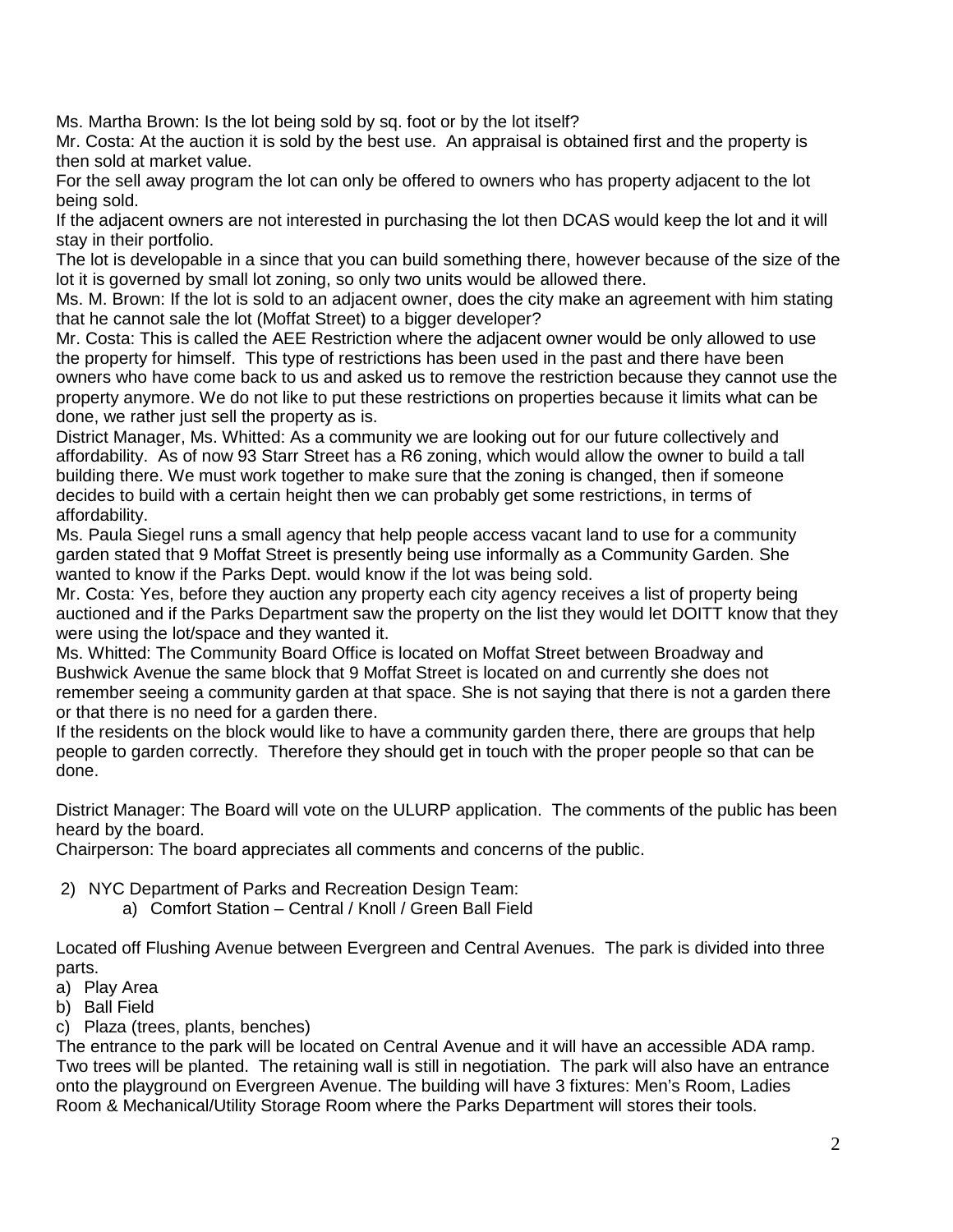The building will be a Glaze Brick building which will be easy to maintain with a green color and stainless steel doors. A lot of lighting will be able to come in from the top of the building which will be protected by a decorative stainless steel screen.

Material planned to be used on ground: Asphalt, Cement Concrete Pavement, Stone Dust and Hex Block Pavers.

Benches: 1964 World's Fair – with RPL Slats and 1964 World's Fair Bench-Backless

Trash Receptacles – Wire Baskets and Recycling Lids, Model No. 95B

Flowers Planted: Kentucky Yellowwood, Black Gum, Willow Oak, Sweet Bay Magnolia, Dogwood, Blue Muffin Viburnum, Dwarf Fountain Grass, Winterberry, Butterfly Bush, Gro-Low Fragrant Sumac, Golden Rod, Coneflower, New England Aster and Knock Out Rose

The design in schedules to be finish by October 2015 and the plan is to be under construction in July 2016.

Questions Entertained:

Robert Camacho: The Park is for children ages 12 and younger to use only.

Children or adults over the age of 14 should go to Highland Park.

Whitted: Older kids can travel to other areas. Our parks are permitted for youths 12 years old and younger.

Ms. McClellan would like to have benches other than the ones made out of wood in the park. Question: There has been a flooding problem since the park was built, will this drainage problem be addressed?

Answer: The area around the building will be regraded, however there is not enough money in order to reconstruct the entire field.

Chairperson Julie Dent thanked the Parks Department for their presentation.

b) Beaver Street Block 3137 Lots 1, 3, 6 and 11 located at Beaver Street at Garden Street Mark Parnell: Landscape Architect with Parnell, Rothschild and Partners. Mr. Parnell is working with the Parks Department on this project.

Rheingold Park is now a vacant site available for development as a park. It is a triangle park located at intersection of Beaver Street and Bushwick Avenue. Historically there were industrial buildings located around it. There is open space. There is a residential building adjacent to the site, which has a balcony overlooking the site. The site is  $\frac{1}{2}$  acres.

There are some complaints about the site blocks movement from Belvidere Street to Bushwick Avenue. The site will feature:

Seating for Seniors, seating with benches and game table, play equipment for the younger tots, shade & lush planting, new lighting, drinking fountains, low fence to protect the park, planting to provide a bumper from the street into the park, replacement of the sidewalk.

Since there were industrial buildings previously there the Parks Department feel that the soil is not hazardous however they will provide 2 feet of addition soil and provide pavement over the soil to make sure that it is completely safe.

Questions were entertained:

Ms. Manning: What do you mean by the soil is sort of nontoxic?

Answer: According the NYS Department of Environmental Conservation standards the soil is nonhazardous. There are some semi volatile compounds found in the soil but it is basically what is usually found in NYC fill. By NYS standards the soil is not toxic. Meaning that the soil is not rich enough for growing vegetables.

Bushwick Garden Co-ops: A Resident stress an issue with their safety. She feels that the residents living at the Bushwick Gardens Co-ops were not consulted on what would be best for the residents living there in the area. She felt that they were not given an opportunity to offer feedback on the site. Although the residence living there welcome the park they are concern about their safety. The park will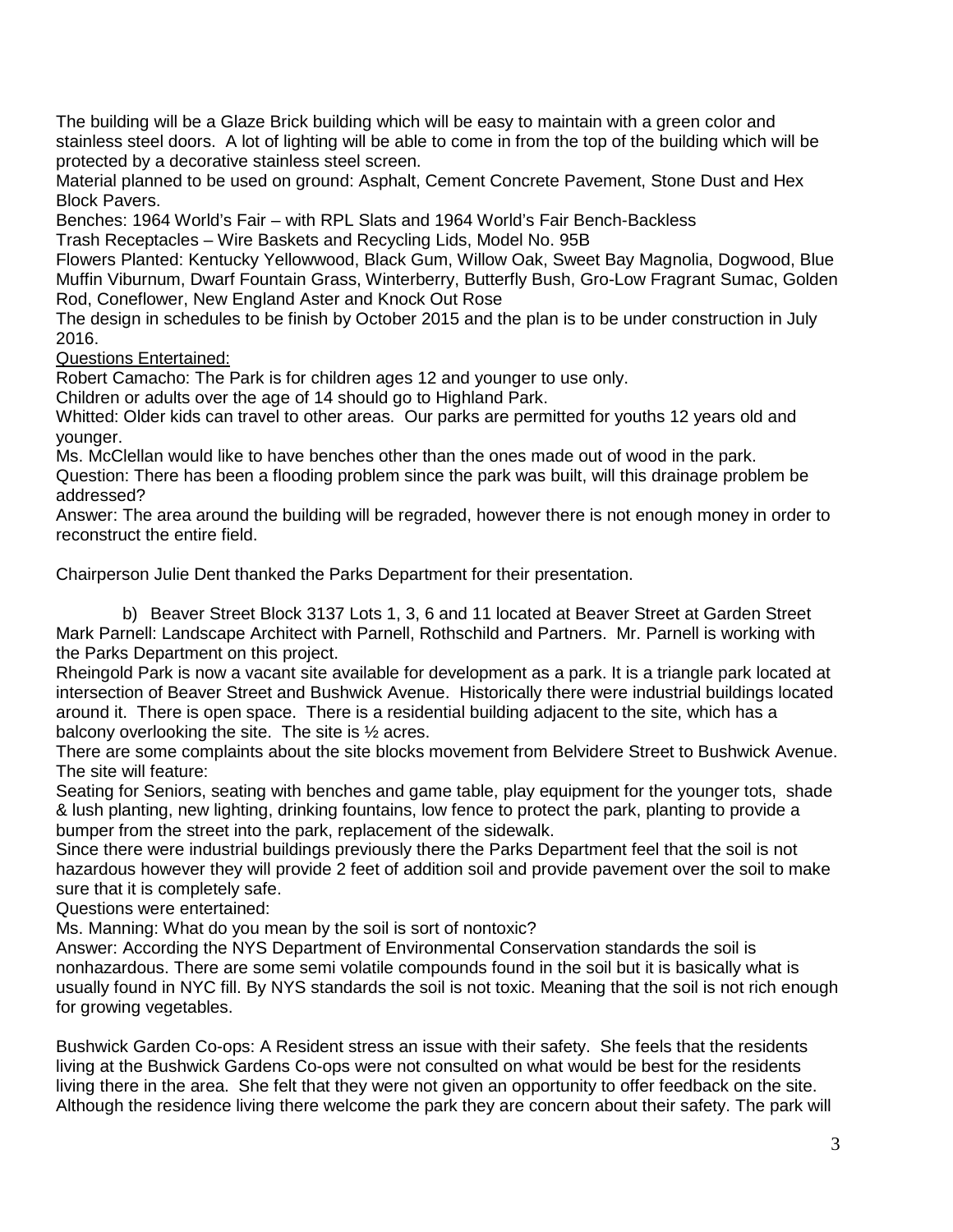be located directly next to where they live and they are concerned about the problems it may present. Presently they have a 12 foot high gate upon entering the court yard. The parks department would like to put a small 6 foot fence around the park.

Mary Salig, NYC Parks Dept.: There was a public scoping meeting 3 years ago that was held right across the street from where the park will be located.

The resident stated that she and other Bushwick Garden residents were there at the meeting and they spoke about who will monitor the park, will there be security, etc...And she feels that none of those issue were taken into consideration. The residents feel that it was a waste of their time because nothing that they spoke about is being instituted in the plans.

Mary Salig: Stated that the design that they have is a result from what they interpreted from the meeting 3 years ago. Ms. Saliq stated that they will look at the design again for those who do not feel safe. Ms. Salig said that she did not remember this issue at that meeting being discussed. We will go back and see if we can put a taller fence in that one area so that the residents can feel safe stated Ms. Salig. Robert Camacho, Parks & Recreation Chairperson: He met with the Parks Dept. 6 times with regards to this park. He met with homeowners and seniors in the area. What the Parks Dept. is presenting is what was discussed at those meetings with the exception of the height of the fence which has changed because the city does not want people to think that they are in jail. Mr. Camacho suggested that perhaps someone from the Bushwick Gardens' Community will be allowed to have a key so that they could lock up the park at night.

Mr. Camacho stated that the elected officials have put a lot of money into us getting the park and we do not want the money to go to waste nor do we want a high-rise building put there instead of the park. He asked that we all work together to help the project to move forward instead of stopping it because it is for the little kids and so that the seniors will have a nice place to sit and relax.

Mary Salig: A meeting will be setup and she will talk to their partnership team, and those who live nearby and interested friends will be invited to attend and they will talk about security issues.

District Manager: Suggested a list be made of the names, address and telephone numbers of those who would like to be invited to a future meeting discussing the Rheingold Park.

Mary Salig: We can incorporate into the design a concrete pad where the opening is and put up a large fence in the area so that the residents can feel more secure.

Chairperson Julie Dent closed the public hearing portion of the meeting and opened the regular board meeting.

**First Roll Call, 7:26PM:** 27 Members Present this constitute a quorum.

### **Chairperson's Report, Ms. Julie Dent, 7:44PM:**

Ms. Dent welcomed all in attendance to the Community Board #4 Public Hearing and monthly meeting.

Ms. Julie Dent asked for the acceptance of the agenda with any necessary corrections. Ms. Mary McClellan moved to accept the agenda a written. It was second by Ms. Elvena Davis. All members present were in favor.

Ms. Dent asked that the Elected Officials and /or their representatives introduce themselves and state their respective address and telephone numbers.

- 1) Jacklyn Reyes Representing Assemblyman Eric Martin Dilan, 366 Cornelia Street, Brooklyn, NY 11237, 718-386-4576
- 2) Yanuski Rodriquez Representing the Brooklyn District Attorney Ken Thompson, 718-250-2565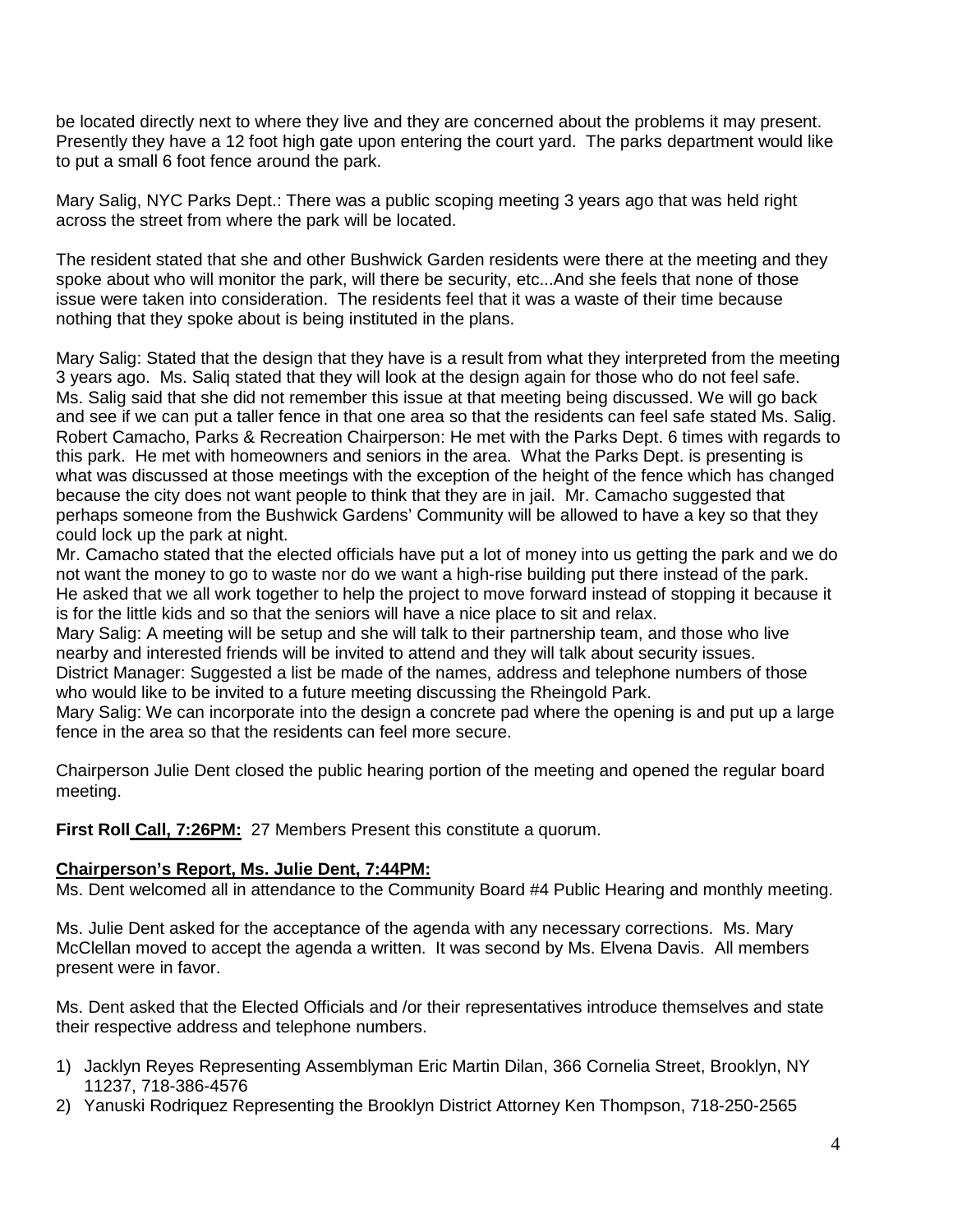- 3) Kevin Worthington Representing NYC 34<sup>th</sup> Councilmember Antonio Reynoso, 244 Union Avenue, Brooklyn, NY 11206, 718-963-3141
- 4) Celeste Leon Representing Councilmember Rafael Espinal, 786 Knickerbocker Avenue, 718-642- 8664
- 5) Jason Pagan Representing Senator Martin Malave Dilan, 718 Knickerbocker Avenue, 718-573- 1726

City, State or Federal Agency representatives introduce themselves and state their respective address and telephone numbers.

- : 1) Deputy Inspector Max Tolention, 83<sup>rd</sup> Pct. 480 Knickerbocker Avenue
- 2) PO Natalie Robinson, 83rd Pct., 480 Knickerbocker Avenue, 718-574-1697
- 3) Carolynn Johnson, St. Nicks Alliance Workforce Development, 790 Broadway, Brooklyn, NY 11206, 718-302-2057
- 4) Bridget Blood, RBSCC, 217 Wyckoff Avenue, 718-366-3800

7:49PM - The Chairperson invited Deputy Inspector Max Tolentino the Commanding Officer of the 83<sup>rd</sup> Precinct to give a synopsis as to the trends and stats of our local 83<sup>rd</sup> Precinct. This is a brief overview. Anyone interested in a more detailed report or have specific questions for the Deputy Inspector, were encouraged to attend the monthly 83<sup>rd</sup> Precinct Community Council Meetings held on the third Tuesday, monthly at the precinct located at 480 Knickerbocker Avenue at 6:30pm. During those meeting you'll have an opportunity to speak directly to the commander as well as the various specialty officers who are present to hear directly from you but more importantly- answer and resolve any problems/issues.

## D.I. Tolentino:

Mostly everything is down. The first shooting was on 1/15/2015 where the shooter was quickly apprehended. The second shooting was on 5/19/2015 where the shooting took place in the park on Beaver Street, the person shot was shot in the face. The person shot died and one arrest was made. We are still looking for the shooter. Person with information are ask to contact the police department's detective squad.

On May 25<sup>th</sup> at Chauncey and Broadway a male black 32 years of age was shot twice, the victim was previously involve in three shootings incidents: 1) involved a police officer and 2) he shot two individuals on the street. He is not cooperating with the police, so they do not have much to go on. On May 29<sup>th</sup> on Cornelia and Broadway a 17 year old young man from North Cornelia was shot while he was minding his own business. He had befriended a local girl. The girl was talking on the phone to her ex-boyfriend. The ex-boyfriend came to Brooklyn from Queens shot the young man, laughed and left the scene.

Two events held at the beginning of June 2015: The Bushwick Collective and Bushwick Open Studio. 74 Summonses was given out because of individuals having open containers. That weekend was otherwise a peaceful weekend with nothing major happening.

The Puerto Rican Day Weekend, Friday – Sunday there were an upward of 192 police officers on Sunday and on Saturday there were 86 police officers with 16 additional police officers in Bushwick patrolling the streets. The weekend was a complete success with only 12 violations given out.

When DI Tolentino first arrived at the 83<sup>rd</sup> Pct. He noticed that the customer service area was very small only allowing approximately 10 people in the area. The walls in the customer service area are being moved in order to make the area larger so as to accommodate more people. Visitors will also be able to use the bathrooms.

24 People was arrested for prostitution. Additional police officers will be placed where there is a need.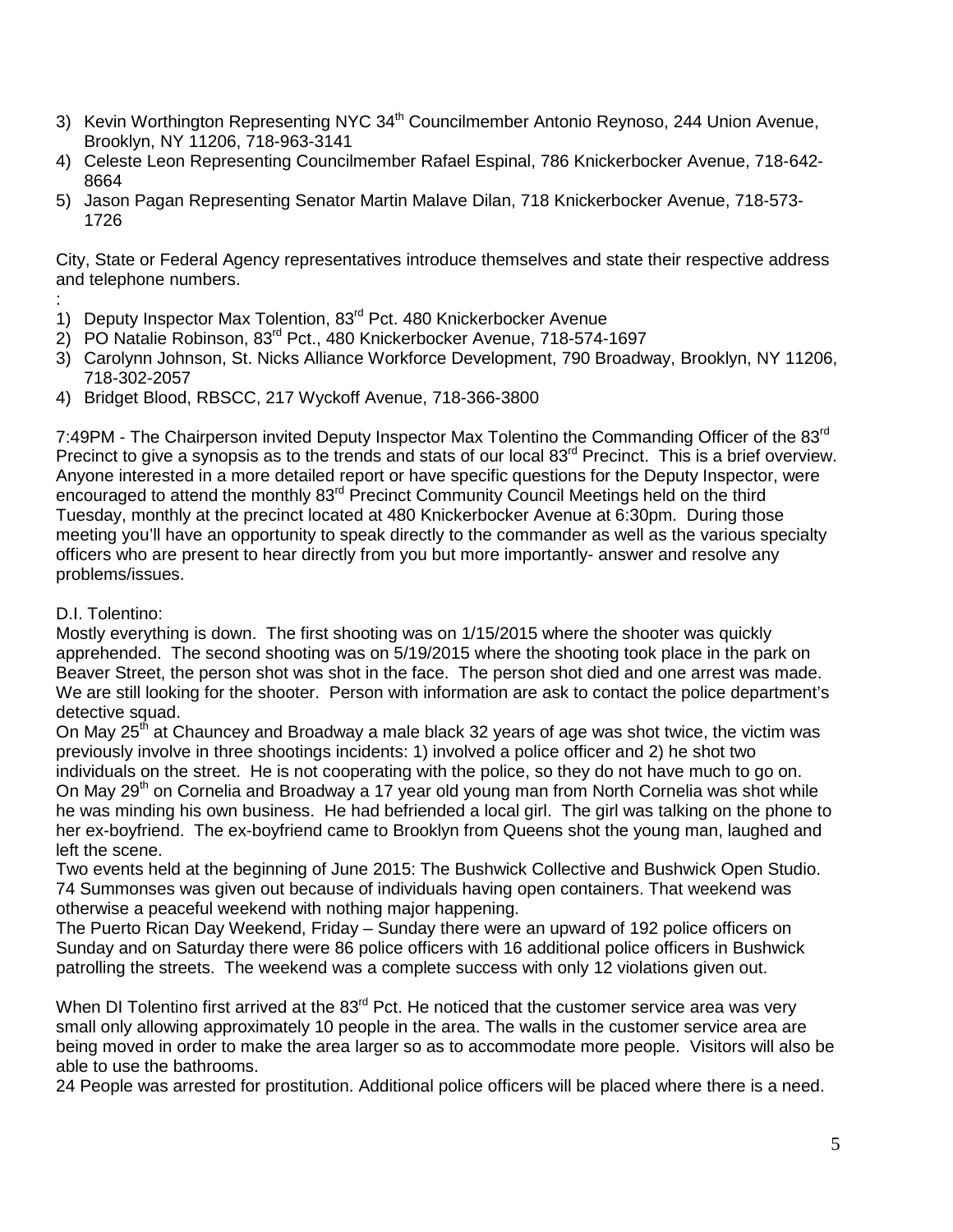## CHAIRPERSON'S REPORT

### *COMMUNITY BOARD MEMBER BUSINESS*

Members who have yet to submit the renewal application to the Borough Presidents Office, were asked to do so as soon as possible. Renewal application were made available by the District Manager. Board members re-appointment could be in jeopardy if their updated application is not on file.

In the recently mailing, board members received a committee choice form, the Chairperson asked all members to complete the form with their updated contact information. The Community Board's Office will email a great amount of the materials to members as oppose to utilizing the United States Postal Services (USPS). It is for that reason that the Community Board request members to provide working email addresses. It's important that board members open and read their emails otherwise it is useless. However, if members prefer to have their documents sent via USPS please indicate that or contact the District Manager so that the adjustment can be made.

### BROOKLYN DISTRICT ATTORNEY KEN THOMPSON

BEGIN AGAIN- Help with an Old Warrant on FATHER'S DAY WEEKEND: Friday, June 19<sup>th</sup> and Saturday, June 20<sup>th</sup>. Emmanuel Baptist Church -279 Lafayette Ave. (corner of St. James Place) from 9 am to 3pm.

The Court and Defense Attorney's will be available to resolve Outstanding Summons Warrants including those for: public consumption of alcohol, unlawful possession of marijuana, riding bicycle on the sidewalk, littering, transit fare evasion, loitering, being in the park after closing, disorderly conduct, trespass, unleashed dog, spitting, making unreasonable noise, and more. For more information call 718-250-3888.

### BROOKLYN BOROUGH PRESIDENT ERIC ADAMS

The City Speaks: Bringing residents and agencies together. The City Speaks is an opportunity for residents to meet the representatives of government agencies and learn about their policies and guidelines on the services they provide. On Wednesday, June 24, 2015 6pm (Registration 5:30pm) 209 Joralemon Street –Community Room

### NYC DEPARTMENT OF PARKS AND RECREATION (QUESTIONS AND ANSWERS)

Tree Services; planting, tree pruning and removal. Parks and Recreation and Playground, Beaches, Pools, Dog Runs, Community Gardens, Special Event Permits, etc. RSVP: 718-802 3777

BLOCK /BUILDING CORNERSTONE-The Borough President wants to honor a resident that has lived in your community, on your block or in your NYCHA building the *LONGEST.* To nominate your "RESIDENT CORNERSTONE" register your organization and submit your nomination (please not more than 3) to<http://brooklyn-usa.org/block-association-form/>

Questions can be directed to Nan Blackshear- Brooklyn North Director at [nblackshear@brooklynbp.nyc.gov](mailto:nblackshear@brooklynbp.nyc.gov)

Please type cornerstone in the subject line.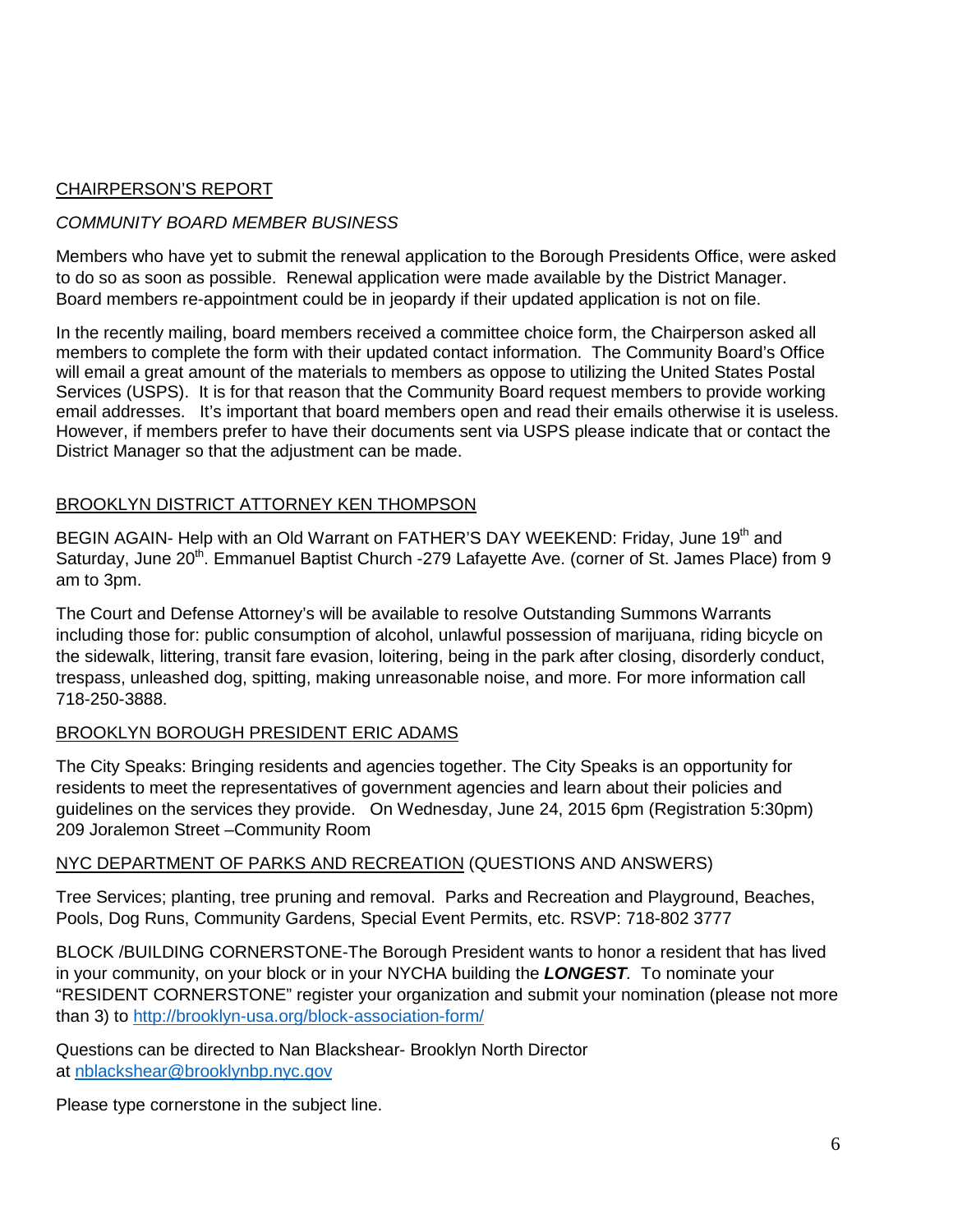# NYC DEPARTMENT OF EDUCATION- SCA (SCHOOL CONSTRUCTION AUTHORITY)

Announced through a letter sent to Parents and Neighbors of PS 123. Work will be performed on the building's exterior wall and the roof. The work requires asbestos abatement. A licensed asbestos abatement contractor will perform the asbestos removal work, when the school is unoccupied. An environmental consulting firm manages the abatement work. This work will be done under the Department of Environmental Protection permit. Representatives of the environmental consulting firm will be on site for the duration of the project to insure that the contractors adheres to all the proper regulations. The consultants will also monitor the air in the immediate area to insure that the removal is taking place properly. Test results will be made available to the school for all interested parties.

If you have any questions that need answers or if you need further information please call Ms. Yvette Knight, NYC Department of Education Project Support Manager at 718-472-8199.

## REQUEST FOR SUPPORT

The Ridgewood Bushwick Senior Citizen Council (RBSCC Inc.) is requesting CB#4 support to provide 50 additional Assisted Living Program beds (ALP) to low income and fixed income New Yorkers in need of supportive housing and home care services. Currently RBSCC operates a 30 bed facility at Moffat Gardens Senior Housing. RBSCC plans to consolidate the ALP beds with the current beds at a new facility located at the parking lot of the Buena Vida Nursing Home.

RBSCC has requested support from CB#4 which would be forwarded to the NYS Department of Health.

## **District Manager's Report, 8:09PM:**

Recap of the Brooklyn Queens Day Parade:

The event was a success which can be attested to those who participated in the  $10<sup>th</sup>$  Annual Brooklyn Queens Day Parade and Festivities!!!

Much esteem and honor to the Grand Marshalls: Msgr. James Kelly, Pastor (Emeritus) St. Brigid's Roman Catholic Church; Bishop Michael Clarke, President 83<sup>rd</sup> Precinct Clergy Council and Fr. John Tobon Pastor of St. Martin of Tours / Our Lady of Lourdes Catholic Church.

Each of these three cleric leaders have shepherd the sheep, (biblical speaking) in our community for many years. People of all walk of Bushwick's life and the four corners of the community can only say kind words and have fond thoughts of each of these gentlemen. It is for that reason that they were chosen to walk hand in hand as the Grand Marshalls of the Parade.

Ms. Whitted thanked the Chairperson, Ms. Julie Dent for allowing her the freedom to work and represent the community as District Manager.

Ms. Whitted thank the committee Chairs: Ms. Mary McClellan and Ms. Elvena Davis Health and Hospitals/Civic and Religious – she stated, "Your vision is my sight, your thoughts are the letters written that encourages and engages community partners to give and partake in our events. Thank you so much."

She went on to say, Mayor Bill de Blasio was unable to make this event- however he made sure that Kicy Motley spoke on his behalf. Congresswoman Nydia Velazquez never forgets the work of the volunteer members- annually our Committee Chairs are presented with Proclamations from the Congress on the job well done. Our NYS Senator Martin Malave Dilan- recognizing the importance of this type of event in local parks- even when restroom facilities are not a part of the park-therefore- he make sure that we have Port- San facilities. We adore him for never allowing this huge gathering of community to be without the appropriate in case of an emergency. For this we are very grateful. Assemblywoman Maritza Davila makes sure that she is present on the site to witness firsthand the fabulous festivities and to see our community partaking in healthy activities. We recognize and know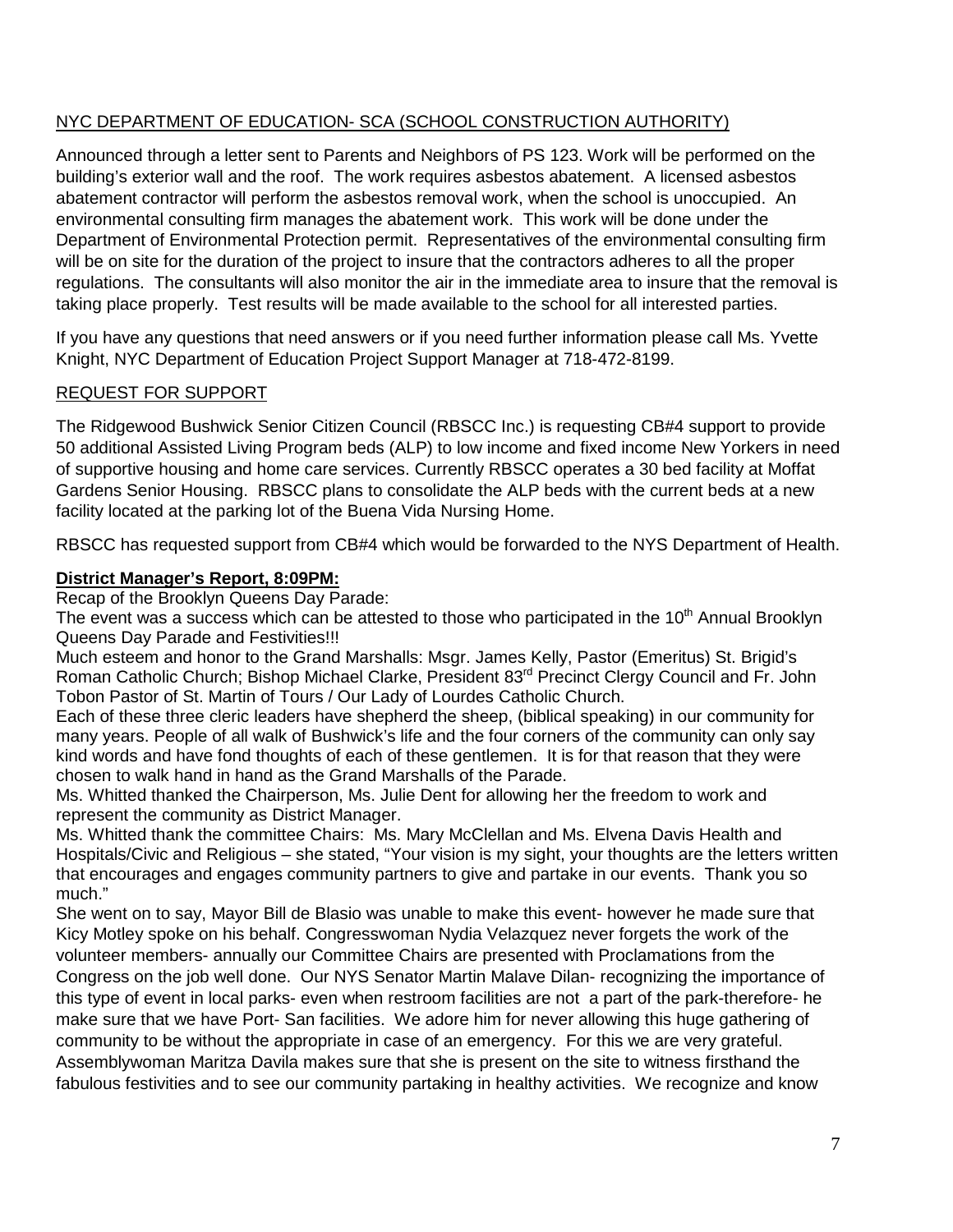that we have a leader in our Assemblywoman – and are honored that she takes time out of her busy itinerary to join us.

The Sponsors: Bogopá Food Corporation (Food Bazaar) has never denied Community Board #4 – they have been very consistent in their major donation. We are allowed to shop for everything for the event (with the exception of Sandwiches) the day before the event. Should we run short of funds- more is never an obstacle.

The Health Care Education Project -1199: What a remarkable community partner in that they provided over 200 healthy sandwiches accompanied with salad from Panera Bread!!! If that wasn't enough, Ms. Jennifer Clarke-Craig- Health Care Advocate, reached out to me to ask what did we need, and why hadn't I made contact? (You see this isn't their first year collaborating with CB#4 for this event.)

After attending the planning committees- Ms. Clarke-Craig recognized a need and had no problem in volunteering for shopping and heading up committee that organized the vendors in the park. Many thanks and accolades to Health Care Education Project- 1199. A special debt of gratitude to Ms. Jennifer Clarke- Craig for her take charge approach to what could be a quite hectic feat.

The Wyckoff Heights Medical Center- Mr. Ramon Rodriquez, CEO has been a stellar partner in promoting good health; not only does the hospital heal our sick – they also have no reserves when it comes to promoting healthy lifestyle and activities.

Woodhull Hospital our City Health, Hospitals Corporation (HHC) Partner thank you to the Community Relations & Development team Ms. Cheryl Jones and Ms. Sherry Davis.

We had several CB#4 members who took and active role in ensuring the success of the event: Raul Rubio, Cyril Joseph, Annette Spellen, Zulma Novoa, Deborah Collingwood, Sharline Moore, Virgie Jones, Carlos Feliciano, Miriam Cruz, Robert Camacho, Eliseo Ruiz and Barbara Smith. I love you all because you show love and care for your community, your community Board but more importantly you show love and attention and concern for me.

Each of the agencies and community based organized participating in our event will receive a special letter of gratitude from the board

### OTHER ISSUES

NYPD- Bushwick Community Forum Thursday, June 25, 2015 -400 Irving Avenue, 6PM-9PM

FDNY- Fire at 203 Himrod Street on 6-6-15; Fire at 1140 Bushwick Avenue on 6-16-15

DOT- SPEED HUMPS INSTALLATIONS: Linden Street between Evergreen / Central Avenues; Chauncey Street between Bushwick / Evergreen Avenues

DEP- EMERGENCY SEWER REPAIR – EVERGREEN AVE AT WOODBINE ST.

Borough President Eric Adams – The Leadership of Block, Civic, Homeowners and NYCHA Residents Associations to his community appreciation reception on Friday – June 19, 2015 6:30-8:30PM. More information on upcoming events will be shared. RSVP: 718-8023530 OR [execintern2@brooklynbp.nyc.gov](mailto:execintern2@brooklynbp.nyc.gov)

MESA is hiring for 2015-2016: ENGLISH LANGUAGE ARTS TEACHERS, WRITING TEACHERS, SOCIAL STUDIES TEACHER, SOCIAL STUDIES DEPARTMENT LEADER, MATH DEPARTMENT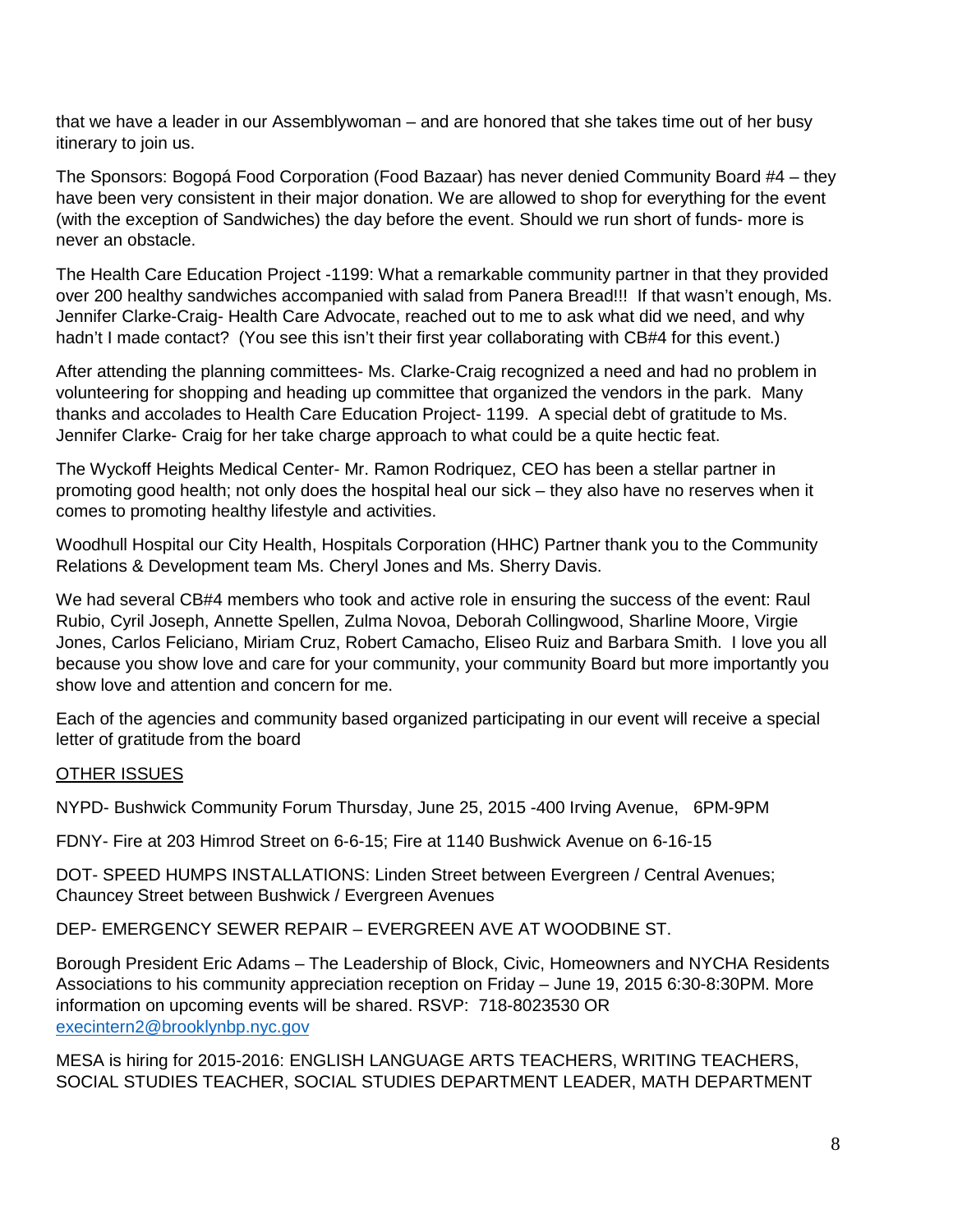LEADER, MATH TEACHER, SPANISH TEACHER, AND MANY OTHER POSITIONS. CONTACT ARTHUR SAMUELS EXECUTIVE DIRECTOR 781 282-7426 X 201

ST. PAULS LUTHERAN CHURCH – Community Outreach – Friends and Family Fun Day – Saturday, July 18, 2015 from 11AM to 6PM, 592 Knickerbocker Avenue (Corner of Palmetto Street)

# **Committee Reports: 8:20PM**

**Housing and Land Use Committee Meeting, Ms. Martha Brown, Chairperson** 

Meeting Held: Tuesday, May 26, 2015 – Location: 1420 Bushwick Avenue, Suite 370, Brooklyn, NY 11207 – 6:00PM

Members Attending Meeting: Maria Gomez, Anne Guiney and Sheila Jackson

Others Attending Meeting: Willie Morales, CB4 Community Associate; Lauren Standke & Mary Salig, NYC Parks; Paul Costa & Sam Hodoff, DCAS; Koren Manning, DCP Brooklyn Office; Renee Peperone, Brooklyn Rot & El Garden, ; Kevin Worthington, Councilmember Reynoso; Sarit Plakin, Department of **City** 

Item No 1: Presentation conducted by Sarit Plakin, Dept. of City Planning – Housing New York: Zoning for Quality and Affordability: The Mayor's five borough, ten year plan for housing affordability, housing in NYC. Housing in NYC is becoming increasingly unaffordable. The plan lays out a set of strategies to create or preserve 200,000 units of affordable housing.

- a) Promote senior housing 9% of population in Bushwick are seniors.
- b) Modernize rules that shape buildings allowing additional flexibility needed for higher floor area in building providing affordable housing for seniors through the inclusionary housing program.
- c) Reduce unnecessary parking requirement for affordable housing to avoid excessive costs that hamper the creation of affordable and senior housing.
- d) Why are these changes needed? Many of the City's and as well as Bushwick's zoning regulations are outdated and can be understood more so in Bushwick in the height factor (R-6) vs. Contextual (R-6A), building can currently be built to stick out like a sore thumb because it can be so much taller that the rest of the buildings on any particular block. For example: 358 Grove Street. The former Rheingold site will be totally Bushwick's only contextual site.

Item No. 2: Presentation conducted by Paul Costa (DCAS) – Disposition of City owned properties:

a) 93A Starr Street (Block 3186, Lot 144) was originally part of the adjacent Block 3186, Lot 44. In 1971, a portion of Lot 44 was reapportioned into the current Lot 144. The reapportionment created a 4 foot by 65 foot easement along the western side yard of Lot 144 to allow egress and ingress for the 875 square foot portion of the rear yard. The City acquired Lot 144 on July 7, 1986 through the in-rem tax foreclosure process and has been the owner since. DCAS has a short-team lease with the owner of Lot 44.

DCAS is seeking disposition approval in order to sell the property pursuant to Section 384 of the New York City Charter to the adjacent properties owners because there are no relevant land use for this small lot. If this does not work the property will be put up for auction.

b) 9 Moffat Street (Block 3438, Lot 63) The City acquired Lot 63 on June 6, 1979 through the in-rem tax foreclosure process. The property which is a 16 by 100 vacant interior lot of approximately 1,667 square feet was fenced and has remained vacant. DCAS is seeking disposition approval in order to sell the property pursuant to Section 384 of the New York City Charter to the adjacent property owner because there are no relevant land use for this small lot. If this does not work the property will be auctioned.

Item No. 3: Presentation conducted by Renee Peperone (El Garden) – Support of 120 Jefferson Street, Brooklyn, NY 11206: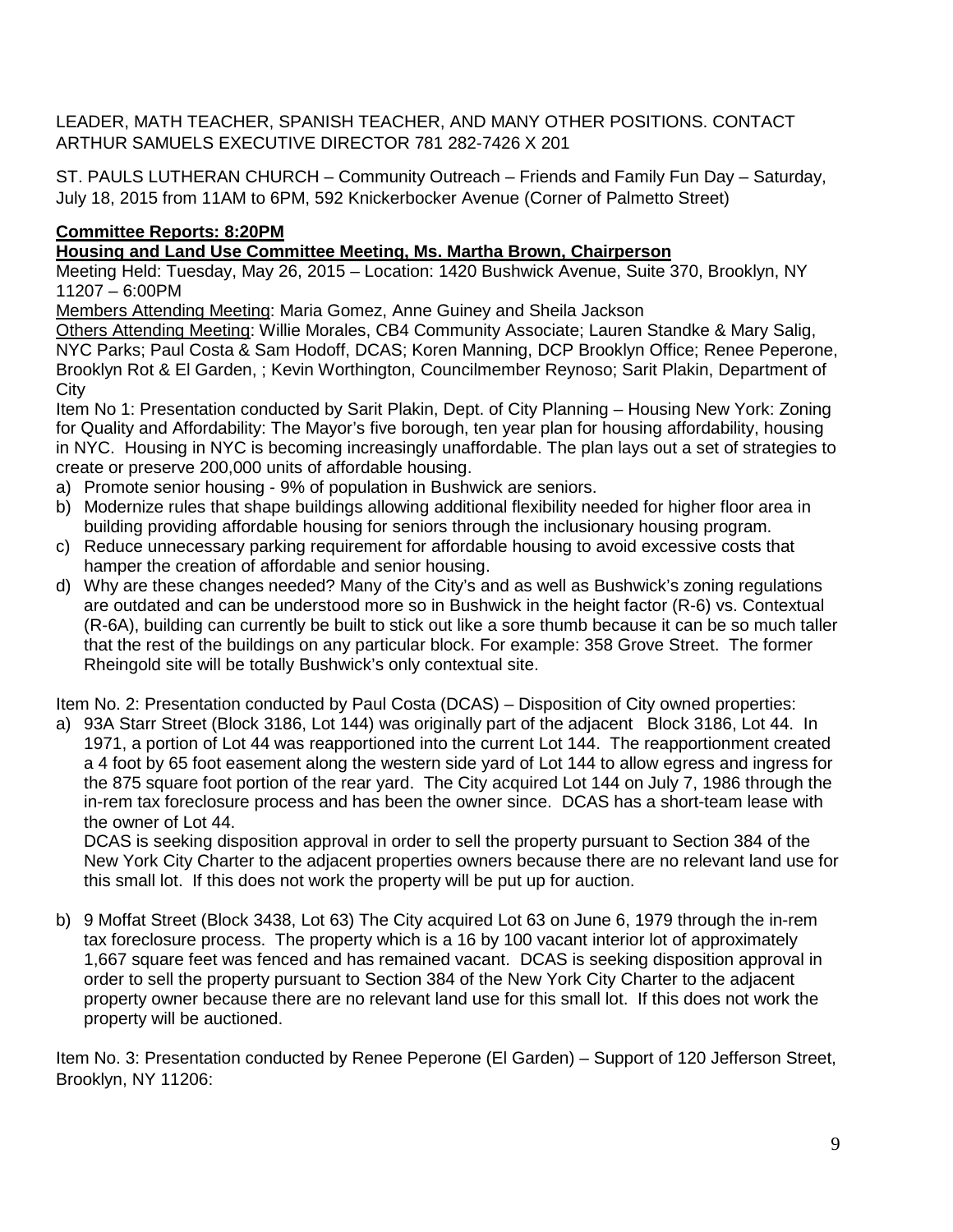c) El Garden was created in September 2013 and presently thriving as one of the 17 HPD owned lots across the city with existing community garden agreement now at risk because it has been placed on a list encouraging development for the New Infill Homeownership Opportunities Program (NIHOP) and Neighborhood Construction Program (NCP). Both programs, although well intentioned, are not actually in line with Bushwick's local affordability rates and neither program caters to existing residents'' housing needs. The El Garden organization is seeking the Community Board's support in requesting that it be removed from the NIHOP/NCP RFQ list and it be given permanent community garden status.

Item No. 4: Presentation conducted by Mary Salig) NYC Parks): Moffat Street Park

d) The support for park mapping and acquisition of a 0.7 acre (30,494.9 square feet) parcel located at 282 Moffat Street, at the intersection of Moffat Street and Knickerbocker Avenue. The mapping and acquisition of this site would preserve this currently vacant lot as open space and allow for its development as a neighborhood park. This acquisition would be valuable to the neighborhood in that it would expand the amount of parkland within a densely populated residential neighborhood that is currently underserved by open space. Approval of the proposed action would facilitate the conversion and productive reuse of an underutilized property into an open space resource. The design and potential future programming for a park at this site will be developed in consultation with the community. No construction will be involved as a part of the current action.

# **Parks and Recreation Committee Meeting, Mr. Robert Camacho, Chairperson - 8:28PM**

Meeting Held: Monday, June 15, 2015 – Location: 1420 Bushwick Avenue, Suite 370, Brooklyn, NY 11207- 1PM

Members Attending Meeting: Robert Camacho, Carlos Feliciano

Others Attending: Nadine Whitted, CB4 District Manager; Martin Maher, Chris Yandol, John Mattera, Eric Mattes, Kathleen Monicant, Kate O'Mally and Barry Gosnell Items Discussed:

1) Rheingold Park bounded by Beaver Street, Bushwick Avenue – (Block 3137, Lots 1, 3, 6 and 11). The project site was transferred from HPD to Parks.

NYC – Council delegation earmarked \$2 million for this project. Scope meeting was held in 2012 where nearby homeowners and residents where asked what could be the best use of the site. Through a community visioning meeting several scenarios were suggested and afterwards the consensus was that the most consistent elements would be utilized by Department of Parks and Recreation's Design Division.

The elements are: TOT play area with seating, new seating sufficient for seniors, new plantings and or grade change to mitigate effects of traffic on the site, incorporate greenstreets into park design, drinking fountain, new perimeter fencing, lighting, repaving exterior sidewalks and new lighting. Proposed timeline: Design Completion – October 2015; Procumbent 9 months; Construction – August 2016; Completion August 2017 one year later.

b) Comfort Station at Central Knoll Green Baseball Field – NYC Council Reynoso, Mayor De Blasio, and Brooklyn Commissioner Jeffery Funded \$1.8 Million for this Comfort Station. It will be situated in the portion of the park nearer to Evergreen Avenue. Male and female facilities are included in the design with a space for Parks Department Storage equipment.

### **Recommendation, 8:29PM:**

1) Site 1: U.L.U.R.P. Application #150339PPQ located at 93A Starr Street, Interior lot, Block 3186, Lot 144 – Disposition of City Owned Property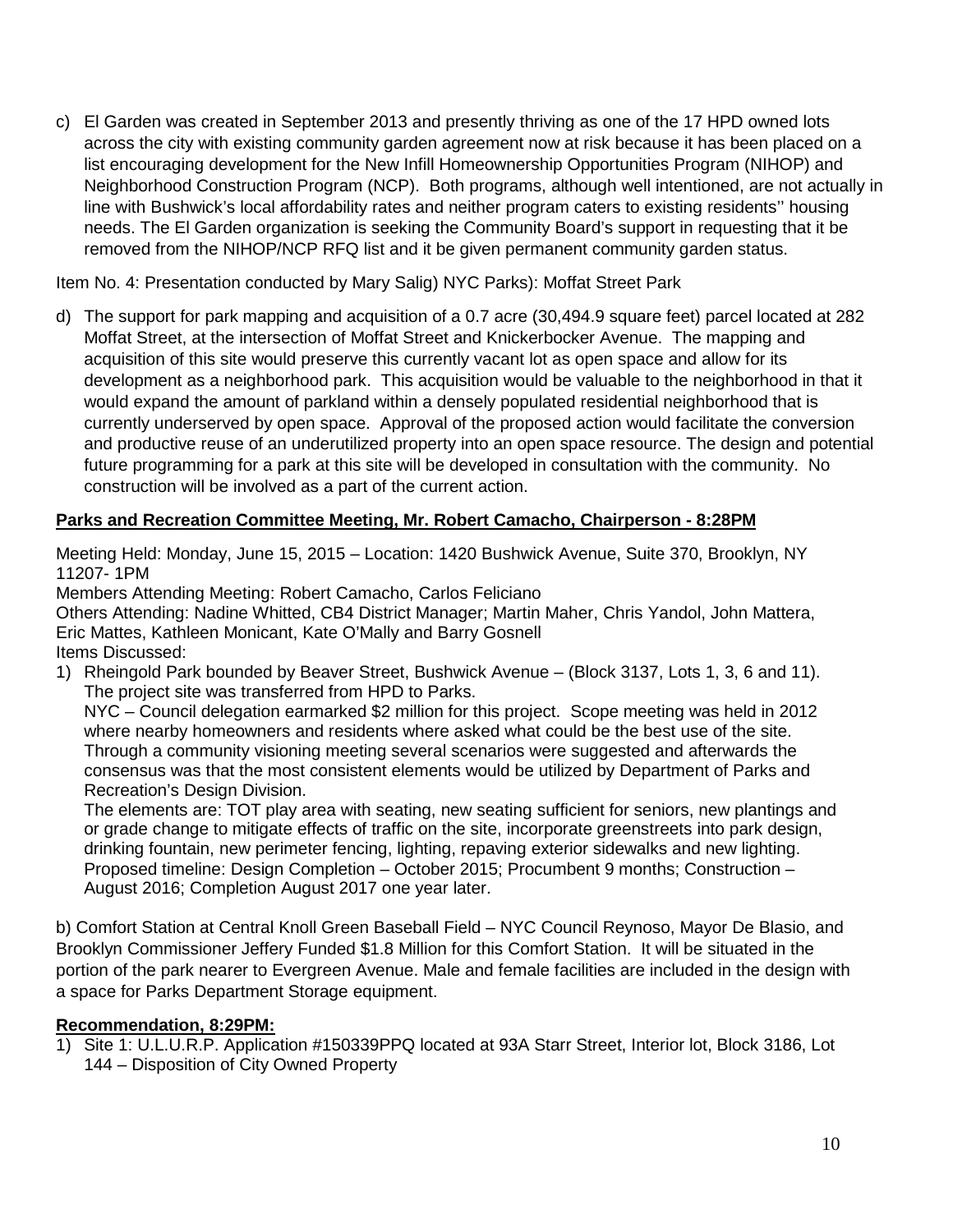Recommendation: Ms. Martha Brown recommended that the property be sold through the disposition of sale program, the motion was second by Ms. Barbara Smith. Yes, ULURP disposition through the sale program – All board members present were in favor.

Site 2: A 16 x 100 foot vacant lot, Block 3438, Lot 63 located on Moffat Street between Broadway and Bushwick Avenue.

Recommendation: Mr. Robert Camacho motioned that this site not go through the ULURP program and that the board finds an alternatives use for it. The motion was second by Cirilo Nunez. No, ULURP disposition through the sale program – All board members present were in favor with one abstention.

- 2) NYC Department of Parks and Recreation Comfort Station Proposal: Mr. Robert Camacho recommended that the Comfort Station be endorsed as proposed. The motion was second by Ms. Annette Spellen. All board members present were in favor.
- 3) Rheingold Park Beaver Street: Recommendation to hold until an additional meeting is held with the Parks Dept. and the residents of Bushwick Gardens and others in order to make sure that the issue of safety is discussed.

Recommendation: The Beaver Street project will be put on hold until the concerns of the residence are met. All board members present were in favor with on opposed.

Chairperson, Ms. Dent stated that there will be another meeting and it will be moved along as swiftly as we can so that the monies for the project is not jeopardized. However there is a need to have a meeting with the residence that came to the monthly board meeting tonight.

4) Ridgewood Bushwick Senior Citizen Council (RBSCC) request a letter of support for 50 additional Assisted Living Programs beds to allow low income and fixed income New York families in need of supportive housing and home care services.

Recommendation: Ms. Barbara Smith motioned that the Community Board write a letter of support for RBSCC so that they can go to the State for additional beds to use in the Bushwick Community. Motioned second by Ms. Elvena Davis. All board members present were in favor. Motion carried.

- 5) El Garden, 120 Jefferson Street. This is property that the city is trying to sale for a housing program. The workers at El Gardens asked that Community Board #4 support their effort to remove 120 Jefferson Street from the program. Motion to remove 120 Jefferson Street from the program was moved by Ms. Anne Guiney and second by Mr. Freddy Fowler. All members present were in favor with one abstention. Motion carried.
- 6) Community Board #4 support to the Parks Department mapping for 284 Moffat Street for a park approval of the proposed action would facilitate the conversion and productive reuse of an underutilized property into an open space resource. The design and potential future programming for a park at the site will be developed in consultation with the community. NO construction will be involved as a part of the current action. Ms. Martha Brown motioned that the Community Board vote on this matter and that this would be for the betterment of the community. The motion was second by Ms. Mary McClellan. All members present were in favor. The Community Board will send a letter of support for this project.

The Election of Officers did not take place and is scheduled to take place in September 2015.

### **Old Business**

Mr. Ramos concerned about the MTA changing the bus route of the B26 & Q58. The residents feel that the streets are too narrow for the buses to turn onto and this will put residents in danger. Mr. Ramos stated that the residents are asking for a change of the bus route due to the 2 fatal accidents that have occurred in the past, however having the bus routed on to these narrow streets is not the change that they are asking for. A march will take place on June 27, 2015. Location: Putnam & Wyckoff Avenues, Assemble at 10:30AM, the march will start at 12 Noon. March route: Putnam Avenue to Ridgewood Place to Palmetto Street.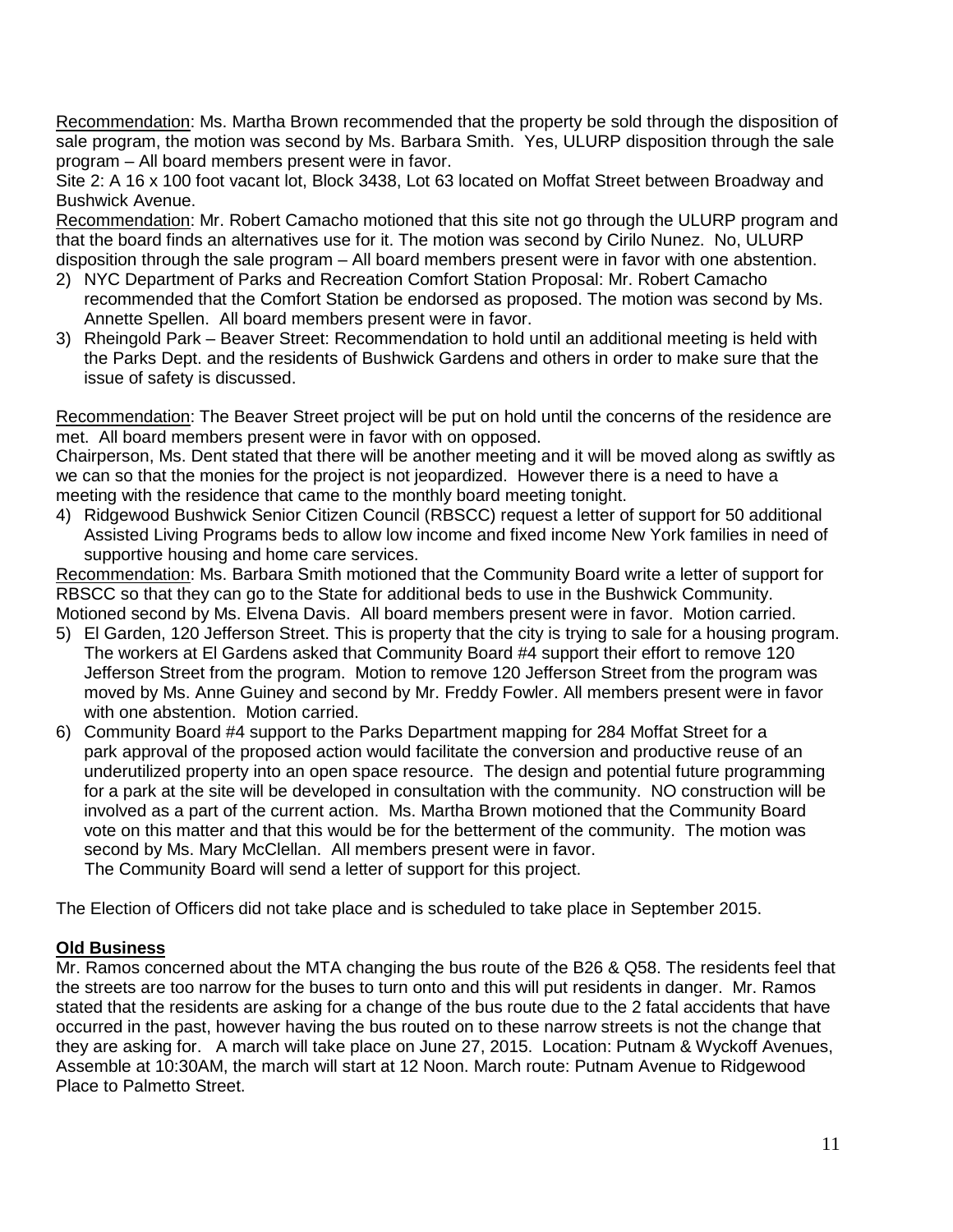Mr. Ramos and his group has received over 550 signatures in support of the MTA not allowing these buses to go down these narrow streets. The march is supported by Councilman Rafael Espinal. Mr. Ramos asked the Community Board to request an emergency meeting with the MTA to let them know that the majority of the residents are not in favor of their suggested changes. District Manager: Suggested that the meeting be held at the site.

Celeste Leon a representative from Councilman Espinal office, stated that a letter was written in support of the residents to the President of the MTA, the Dept. of Transportation and the Mayor's office. Councilman Espinal is still waiting for their reply.

### **Announcements: 9:24PM**

Bushwick Basketball Clinic Brooklyn – Free basketball training clinic for kids ages 6-13. When: June 30 – July 3; Time: 10AM to 12PM; Where: Maria Hernandez Park Register online at: [www.swervechurch.com/bball](http://www.swervechurch.com/bball)

Williamsburg Houses Employment Resource Fair Wednesday, June 24<sup>th</sup>, 11AM -3PM. Meet representatives with employment information, recruiters, and higher education opportunities. Submit your resume or fill out applications. Resume Clinic: 9am -11am Location: 254 Maujer Street. To register & for more information contact: Tevinea Willis, Community Organizer – 718-963-3141 / [twillis@council.nyc.gov;](mailto:twillis@council.nyc.gov)<http://www.eventbrite.com/e/employment-resource-fair-tickets-6858673477>

Silent Barn: Intersectional Activism a weekly class on intersectionality incarceration decolonization. Sundays 2-4PM

March to Stop the MTA Proposed Bus Reroute: Join us for a March/Protect and let your voice be heard. Location: Putnam & Wyckoff Avenues; Date: Saturday, June 27, 2015 March Start at 12 Noon

Brooklyn District Attorney Ken Thomspon Presents LGBTQ Pride Month Recognition Ceremony: Featuring Keynote Speaker Honorable Carlos Menchaca: New York City Council Member, 38<sup>th</sup> District, Thursday, June 25, 2015 at 12:30PM-2:30OPM at the Forchelli Conference Center at Brooklyn Law School. 205 State Street - 22<sup>nd</sup> Floor, Brooklyn, NY 11201 Refreshments will be served, please RSVP to Rodolfo J. Mendoza Nadal at [Mendozan@brooklynDA.org](mailto:Mendozan@brooklynDA.org) or call 718-250-3007.

MW Enoch Grand Lodge A.F. & A.M. Star of Bethlehem Grand Chapter O.E.S. and National Council of Negro Women, Inc. Brooklyn Section: Annual Health and Education Fair Saturday, June 20, 2015; 11am TO 4:30pm at Von King's Park between Tompkins Avenue Between Lafayette and Greene Avenues, Brooklyn, NY

Screening for Blood pressure, sugar, HIV, Bone Marrow, Insurance information, Child support, food stamps and more…Free health screenings and information 718-789-6764 or 347-627-8203

St. Nicks Alliance: Have the skills and looking for work? A Fantastic local employment Opportunity! Construction Workers Needed! Basic requirements: Prior Construction experience Pass a math and reading test Substance free (those selected for the program will be drug tested) Must be physically fit and have the ability to lift at least 50 pounds Please call for additional information and to schedule an appointment: Phone 718-302-2057 ext. 235

St. Nicks Alliance Workforce, 790 Broadway, 2<sup>nd</sup> Floor, Brooklyn, NY 11206 (J/M train to Flushing Avenue and B/46/47/57/15 buses to Flushing Avenue)